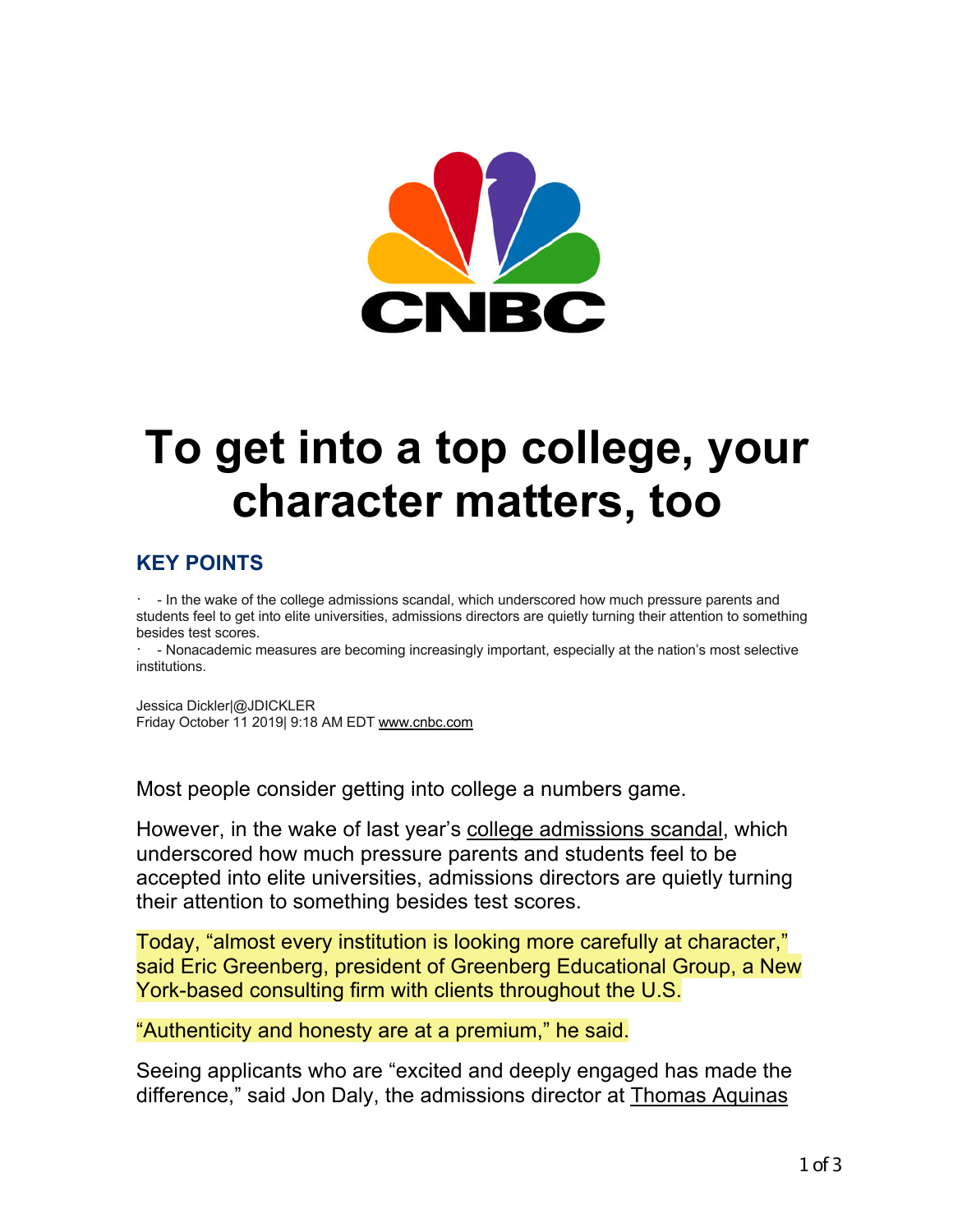College in Santa Paula, California, which requires several essays and letters of recommendation as part of its application process.

## **44 Almost every institution is looking more** carefully at character.

- Eric Greenberg PRESIDENT OF GREENBERG EDUCATIONAL GROUP

Of course, nonacademic factors have been used in an ad hoc way for years, according to Robert Massa, a former admissions dean at Drew University, Johns Hopkins and Dickinson College.

"It's going to become even more important in the years ahead," he said, especially at the most selective institutions as more and more students apply.

Last spring, Princeton University offered admission to just 5.8% of its 32,804 applicants, Yale hit an admissions rate low of 5.9% and, at Harvard, the admissions rate hit a record low 4.5% of applicants securing spots in the Class of 2023.

Along with shrinking acceptance rates comes an even greater flood of applicants every year, Massa said, all with exceptional test scores and grades.

That makes it harder for schools to rely on traditional metrics. "Because they have so many students with high scores, [colleges] can't really differentiate easily," Greenberg said. As a result, "a lot of private colleges put more emphasis on the subjective piece."

Although research is ongoing on how best to measure "character," admissions officers across the country are already taking a closer look at applicants who demonstrate certain attributes, such as risk-taking, leadership, initiative or resilience, according to Greenberg.

For example, "if someone is a camp counselor for a few years or they have been babysitting for the same family for a long time, that shows they are patient and loyal."